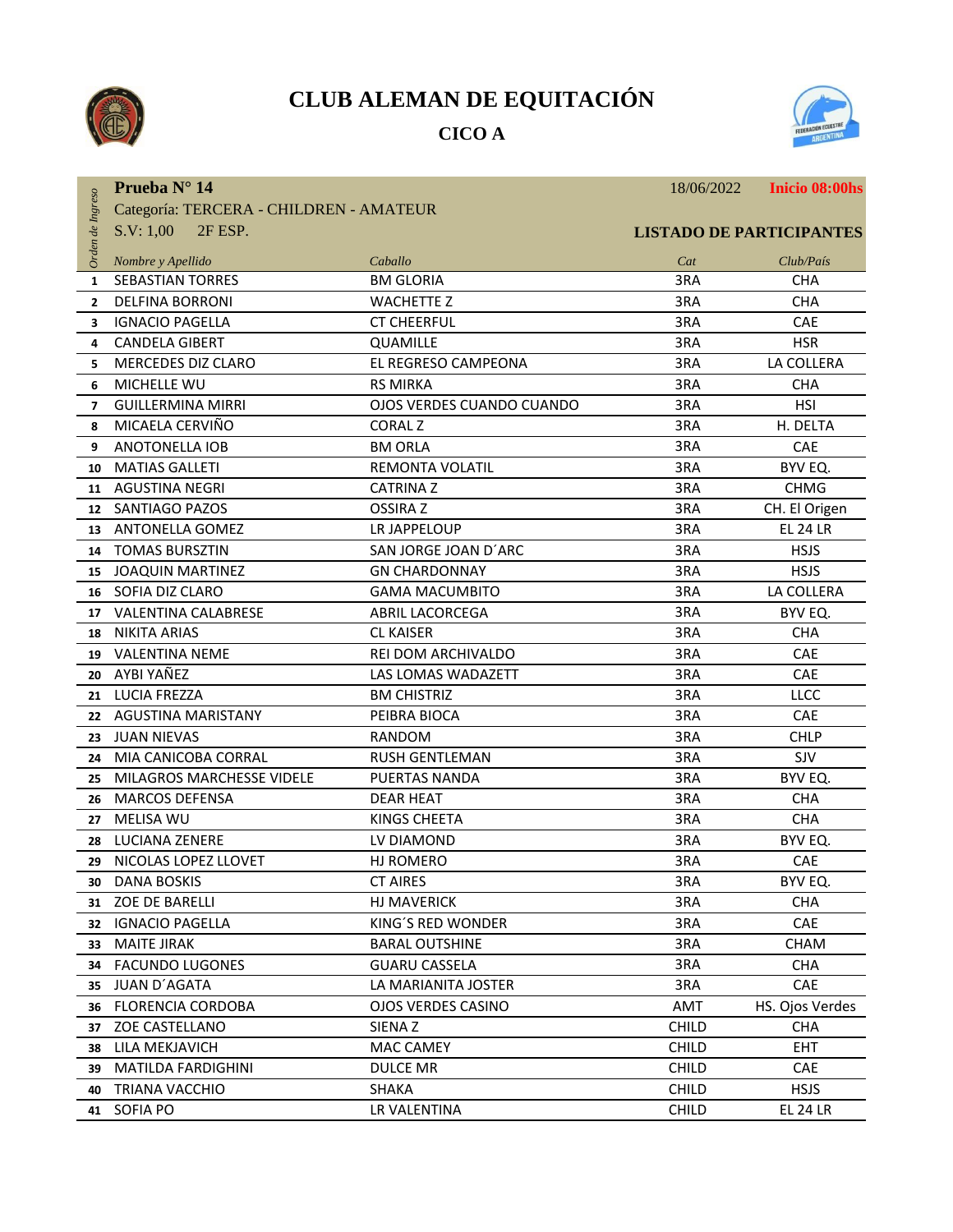|          | Prueba N° 14                            |                                | 18/06/2022   | Inicio 08:00hs                  |
|----------|-----------------------------------------|--------------------------------|--------------|---------------------------------|
| Ingreso  | Categoría: TERCERA - CHILDREN - AMATEUR |                                |              |                                 |
|          | 2F ESP.<br>S.V: 1,00                    |                                |              | <b>LISTADO DE PARTICIPANTES</b> |
| Orden de | Nombre y Apellido                       | Caballo                        | Cat          | Club/País                       |
| 42       | ROMAN MARIÑO                            | CAROLA Z                       | CHILD        | <b>CHGP</b>                     |
| 43       | <b>AQUILES BARRETO</b>                  | <b>SAN JORGE DEVIL JUSTICE</b> | CHILD        | <b>HSJS</b>                     |
| 44       | <b>AGUSTINA HERMIDA</b>                 | <b>DOS LUNAS ESSEX</b>         | <b>CHILD</b> | BYV EQ.                         |
| 45       | <b>CLARA BUHAR BULLRICH</b>             | <b>CAIPIRINHAZ</b>             | <b>CHILD</b> | CAE                             |
| 46       | <b>JUANA MARIANI</b>                    | PENISNSULA INSIGNIA            | <b>CHILD</b> | CH. TRELEW                      |
| 47       | <b>MARIA JOSE ANASTASIO</b>             | LAS LOMAS CASTOR SALAMANCA     | AMT          | <b>CHA</b>                      |
| 48       | <b>TRINIDAD ROBLES</b>                  | <b>BARAL SHAW</b>              | AMT          | CAE                             |
| 49       | <b>FARAH STAMBUL</b>                    | <b>BARAL PURPURA</b>           | AMT          | <b>LAS MORENAS</b>              |
| 50       | JAVIER LOPEZ LLOVET                     | <b>SIL SOLITO</b>              | AMT          | CAE                             |
| 51       | <b>FLORENCIA BEN</b>                    | <b>DANDY RIO GRANDE</b>        | AMT          | HS. OJOS VERDES                 |
| 52       | CLAUDIA AMOROSO                         | LAS CLARITAS ALEGRA Z          | AMT          | <b>CHA</b>                      |
| 53       | LILIANA JACCAZIO                        | <b>ANHELOZ</b>                 | AMT          | CAE                             |
| 54       | PAULA ULDANI                            | PU CAROLINO                    | AMT          | <b>LAS MORENAS</b>              |
| 55       | SANTIAGO TIMERMAN                       | <b>MELODY</b>                  | AMT          | CH. Pilar                       |
| 56       | <b>CINDY BARNOIN</b>                    | <b>PASO CHARMING</b>           | AMT          | CAE                             |
| 57       | <b>BARARA SABBADINI</b>                 | <b>GAMA IMAGINE</b>            | AMT          | CH. ABRIL                       |
| 58       | <b>ROBERTO CANEPA</b>                   | <b>TRIPLE CC</b>               | AMT          | CAE                             |
| 59       | MARCELO DI PRISCO                       | <b>CT ORFEO</b>                | AMT          | <b>DOBLE C FARM</b>             |
| 60       | <b>CELESTE VIVIANI</b>                  | TH VENUS                       | AMT          | CAE                             |
| 61       | MARIA FERNANDA RAFFA                    | EL PORVENIR LAURENCIO          | AMT          | <b>CHA</b>                      |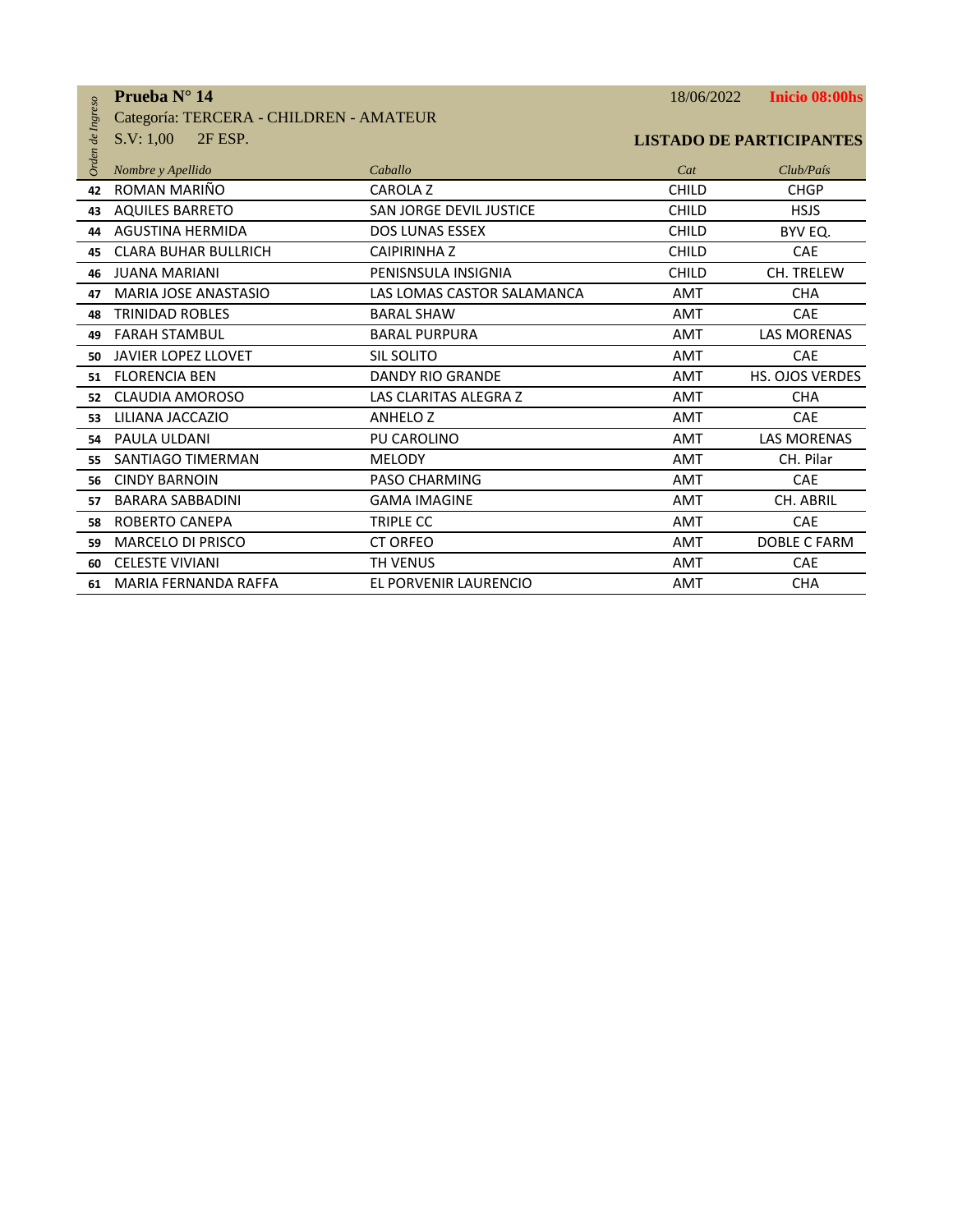



|                  | Prueba N° 15                                                              |                              |     | 18/06/2022                      |
|------------------|---------------------------------------------------------------------------|------------------------------|-----|---------------------------------|
| Orden de Ingreso | Categoría: TERCERA - CHILDREN - AMATEUR - SEGUNDA<br>2F ESP.<br>S.V: 1,10 |                              |     | <b>LISTADO DE PARTICIPANTES</b> |
|                  |                                                                           | Caballo                      | Cat | Club/País                       |
| $\mathbf{1}$     | Nombre y Apellido<br>SOFIA VIZZOLINI                                      | LANCASTER                    | 3RA | CHTA                            |
| $\mathbf{2}$     | MARTINA MARIÑO                                                            | YDALINA QUITTO               | 3RA | <b>CHGP</b>                     |
| 3                | <b>BLANCA WEIL</b>                                                        | <b>GP FERGUS</b>             | 3RA | <b>CAE</b>                      |
| 4                | ROCIO VOIEZKI                                                             | <b>V.O HEAVENLY PLEASURE</b> | 3RA | BYV EQ.                         |
| 5.               | ANDREA PUJADAS                                                            | PUERTAS MESYARADO            | 3RA | <b>SJV</b>                      |
| 6                | AYBI YAÑEZ                                                                | LAS LOMAS WADAZETT           | 3RA | <b>CAE</b>                      |
| $\overline{7}$   | <b>FACUNDO LUGONES</b>                                                    | <b>GUARU CASSELA</b>         | 3RA | <b>CHA</b>                      |
| 8                | <b>AIXA CAMPOS</b>                                                        | <b>RR CANAIRY</b>            | 3RA | CAE                             |
| 9                | <b>SEBASTIAN TORRES</b>                                                   | <b>BM GLORIA</b>             | 3RA | <b>CHA</b>                      |
| 10               | <b>IGNACIO PAGELLA</b>                                                    | KING'S RED WONDER            | 3RA | <b>CAE</b>                      |
| 11               | <b>CANDELA GIBERT</b>                                                     | QUAMILLE                     | 3RA | <b>HSR</b>                      |
| 12               | <b>ROCIO COHRS</b>                                                        | <b>WHI INFINITO</b>          | 3RA | <b>LLCC</b>                     |
|                  | 13 VALENTINA CALABRESE                                                    | <b>ABRIL LACORCEGA</b>       | 3RA | BYV EQ.                         |
| 14               | FELICITAS RODRIGUEZ LEMME                                                 | <b>FD NEO</b>                | 3RA | <b>ESEE</b>                     |
| 15               | <b>VALENTINA RIPOLL</b>                                                   | <b>TATABRA ARTANI</b>        | 3RA | <b>SJV</b>                      |
| 16               | NICOLAS JEANNOT                                                           | <b>USUHAIA Z</b>             | 3RA | QE.La Escondida                 |
| 17               | DANA BOSKIS                                                               | <b>CT AIRES</b>              | 3RA | BYV EQ.                         |
| 18               | NICOLAS LOPEZ LLOVET                                                      | HJ ROMERO                    | 3RA | CAE                             |
| 19               | LUCIA BENNASAR                                                            | <b>DOLLAR BLUE</b>           | 3RA | <b>CHMG</b>                     |
| 20               | JOAQUIN MONES RUIZ                                                        | <b>MAR CHESNUT</b>           | 3RA | <b>HSR</b>                      |
| 21               | MIA CANICOBA CORRAL                                                       | <b>RUSH GENTLEMAN</b>        | 3RA | <b>SJV</b>                      |
| 22               | MILAGROS MARCHESSE VIDELE                                                 | PUERTAS NANDA                | 3RA | BYV EQ.                         |
| 23               | <b>NIKITA ARIAS</b>                                                       | <b>CL KAISER</b>             | 3RA | <b>CHA</b>                      |
|                  | 24 AGUSTINA MILITO                                                        | <b>MIL QUITUS</b>            | 3RA | <b>CHA</b>                      |
|                  | 25 ALDANA FORNS                                                           | DECAR GAMA Z                 | 3RA | <b>CHN</b>                      |
|                  | 26 JUAN NIEVAS                                                            | RANDOM                       | 3RA | CHLP                            |
| 27               | <b>JAZMIN LUCENA</b>                                                      | <b>COOPER FINE ANGEL</b>     | 3RA | CAE                             |
| 28               | AGUSTINA ARETA                                                            | TH CALIPSO                   | 3RA | H. DEL SUR                      |
| 29               | JUANA UÑA                                                                 | <b>TROPI JAZMIN</b>          | 3RA | CH. Neuguino                    |
| 30               | MELISA WU                                                                 | KINGS CHEETA                 | 3RA | <b>CHA</b>                      |
| 31               | <b>MERCEDES PERETTO</b>                                                   | EL MILAGRO ATHLETIC          | 3RA | BYV EQ.                         |
| 32               | LUCIA FREZZA                                                              | <b>BM CHISTRIZ</b>           | 3RA | <b>LLCC</b>                     |
| 33               | SANTIAGO PAZOS                                                            | <b>OSSIRA Z</b>              | 3RA | CH. El Origen                   |
| 34               | EUGENIA RUIZ DIAZ                                                         | <b>GOLD HUNTER</b>           | 3RA | <b>CHA</b>                      |
| 35               | <b>TOMAS BURSZTIN</b>                                                     | SAN JORGE JOAN D'ARC         | 3RA | <b>HSJS</b>                     |
| 36               | ANOTONELLA IOB                                                            | <b>BM ORLA</b>               | 3RA | CAE                             |
| 37               | ZOE DE BARELLI                                                            | HJ MAVERICK                  | 3RA | <b>CHA</b>                      |
| 38               | <b>VALENTINA NEME</b>                                                     | REI DOM ARCHIVALDO           | 3RA | CAE                             |
| 39               | LUCIA INSAURRALDE                                                         | <b>DOLCE CHRISTO</b>         | 3RA | ZRRC                            |
| 40               | <b>GINA TOFONI</b>                                                        | <b>DOS LUNAS HISPANICO</b>   | 3RA | EHT                             |
| 41               | MERCEDES DIZ CLARO                                                        | EL REGRESO CAMPEONA          | 3RA | LA COLLERA                      |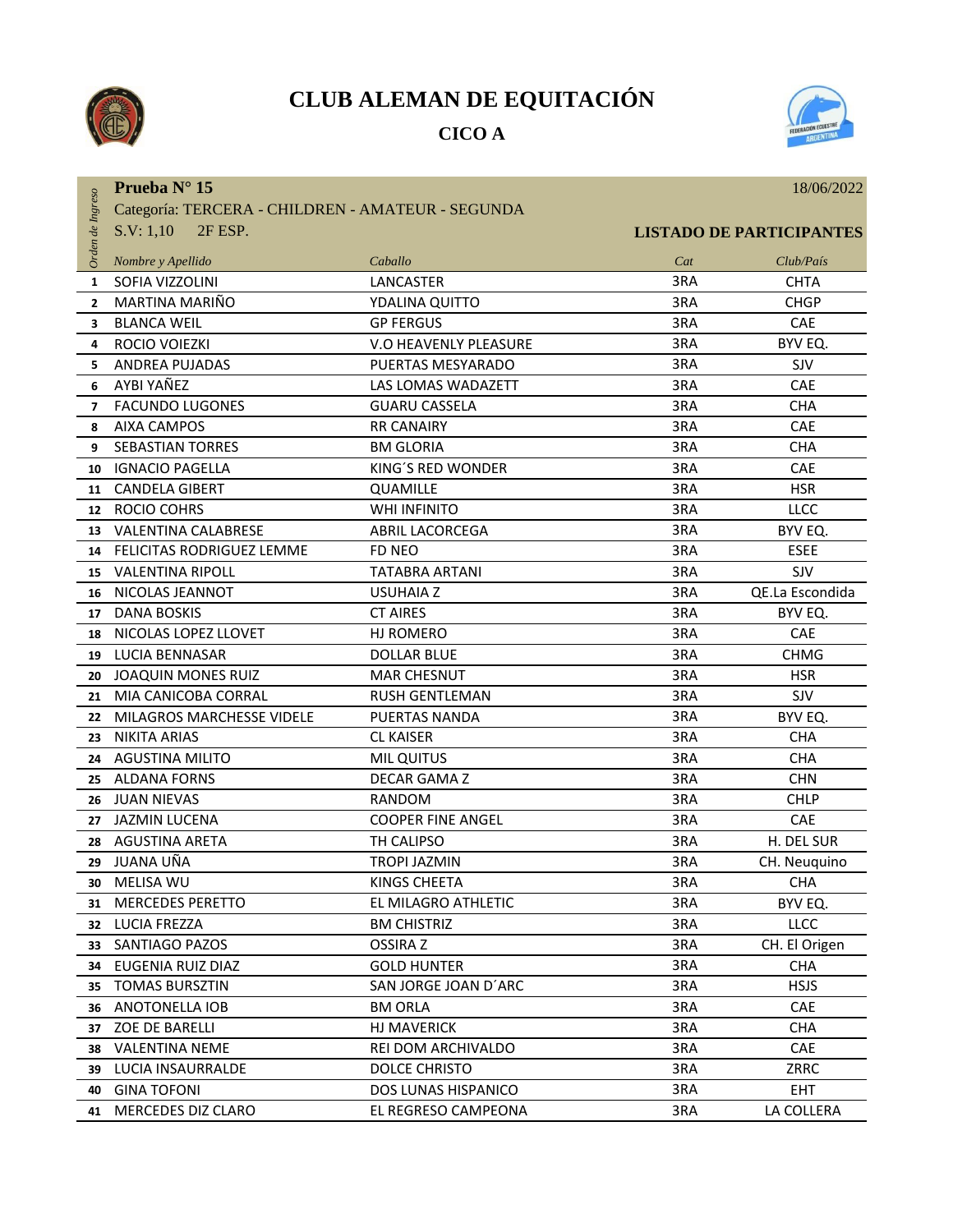|                  | Prueba N° 15                                      |                                 |              | 18/06/2022                      |
|------------------|---------------------------------------------------|---------------------------------|--------------|---------------------------------|
| Orden de Ingreso | Categoría: TERCERA - CHILDREN - AMATEUR - SEGUNDA |                                 |              |                                 |
|                  | 2F ESP.<br>S.V: 1,10                              |                                 |              | <b>LISTADO DE PARTICIPANTES</b> |
|                  | Nombre y Apellido                                 | Caballo                         | Cat          | Club/País                       |
| 42               | <b>IGNACIO PAGELLA</b>                            | <b>CT CHEERFUL</b>              | 3RA          | CAE                             |
| 43               | <b>CANDELA GIBERT</b>                             | <b>VR CHAPLIN</b>               | 3RA          | <b>HSR</b>                      |
| 44               | <b>AIXA CAMPOS</b>                                | <b>ROI CHANTAL</b>              | 3RA          | <b>CAE</b>                      |
| 45               | <b>MARCOS DEFENSA</b>                             | <b>DEAR HEAT</b>                | 3RA          | <b>CHA</b>                      |
| 46               | <b>BLANCA WEIL</b>                                | <b>HJ ARCOIRIS</b>              | 3RA          | CAE                             |
| 47               | AYBI YAÑEZ                                        | HJ EPIFANIA                     | 3RA          | CAE                             |
| 48               | <b>MATIAS GALLETI</b>                             | REMONTA VOLATIL                 | 3RA          | BYV EQ.                         |
| 49               | SOFIA VIZZOLINI                                   | SANTA ROSA LORENZO              | 3RA          | <b>CHTA</b>                     |
| 50               | <b>GUILLERMINA MIRRI</b>                          | OJOS VERDES CUANDO CUANDO       | 3RA          | <b>HSI</b>                      |
| 51               | <b>GIORGIA GENNARI LITTA</b>                      | OMEGA Z                         | 3RA          | <b>HSI</b>                      |
| 52               | <b>MAITE JIRAK</b>                                | <b>BARAL OUTSHINE</b>           | 3RA          | CHAM                            |
|                  | 53 AGUSTINA NEGRI                                 | <b>CATRINAZ</b>                 | 3RA          | <b>CHMG</b>                     |
| 54               | MICAELA CERVIÑO                                   | <b>CORAL Z</b>                  | 3RA          | H. DELTA                        |
| 55               | <b>DELFINA BORRONI</b>                            | <b>WACHETTE Z</b>               | 3RA          | <b>CHA</b>                      |
| 56               | <b>CAMILA RACAUCHI</b>                            | SANTA ANA LARA                  | 3RA          | <b>EELC</b>                     |
|                  | 57 ALVARO REYNA                                   | <b>AROMOS BIG BAY</b>           | 3RA          | CH. Los Pinos                   |
|                  | 58 AGUSTINA HERMIDA                               | <b>DOS LUNAS ESSEX</b>          | <b>CHILD</b> | BYV EQ.                         |
| 59               | <b>SOFIA PO</b>                                   | LR VALENTINA                    | <b>CHILD</b> | <b>EL 24 LR</b>                 |
| 60               | MIA DE CILLIS                                     | SOLAGUAYRE CASALLINI            | <b>CHILD</b> | BYV EQ.                         |
| 61               | <b>FELIPE PAGELLA</b>                             | <b>RB PICARDIA</b>              | CHILD        | CAE                             |
|                  | 62 ZOE CASTELLANO                                 | SIENA Z                         | <b>CHILD</b> | <b>CHA</b>                      |
| 63               | <b>JUANA MARIANI</b>                              | PENISNSULA INSIGNIA             | <b>CHILD</b> | CH. TRELEW                      |
| 64               | <b>MATILDA FARDIGHINI</b>                         | MINI STAR Z                     | <b>CHILD</b> | CAE                             |
| 65               | <b>CLARA BUHAR BULLRICH</b>                       | <b>CAIPIRINHAZ</b>              | <b>CHILD</b> | CAE                             |
| 66               | <b>BELEN NIETO</b>                                | <b>FAPE CHETAK MASSANGANA Z</b> | <b>CHILD</b> | <b>HSJS</b>                     |
| 67               | ROMAN MARIÑO                                      | <b>CAROLA Z</b>                 | <b>CHILD</b> | <b>CHGP</b>                     |
| 68               | <b>AGUSTIN COMBINA</b>                            | EL CAPRICHO CHESTERFIELD Z      | <b>CHILD</b> | CH. San Seb                     |
| 69               | <b>AGUSTIN AUER</b>                               | <b>IBERICA</b>                  | AMT          | H. San Sebastian                |
| 70               | PATRICIA BIBILONI                                 | <b>ALL ARTIK Z</b>              | AMT          | <b>CHA</b>                      |
|                  | 71 FLORENCIA CORDOBA                              | <b>ENCUENTRO CAPISTONE</b>      | AMT          | HS. Ojos Verdes                 |
| 72               | ATHINA TERZOLO                                    | LP HAVANNA                      | 2DA          | LA DORADA                       |
| 73               | MAXIMILIANO RODRIGUEZ                             | <b>DON EDUARDO ESTER</b>        | 2DA          | <b>DEHT</b>                     |
| 74               | SANTIAGO TIMERMAN                                 | <b>MELODY</b>                   | AMT          | CH. Pilar                       |
|                  | 75 FARAH STAMBUL                                  | <b>BARAL PURPURA</b>            | AMT          | LAS MORENAS                     |
| 76               | MARCELO DI PRISCO                                 | <b>CT ORFEO</b>                 | AMT          | DOBLE C FARM                    |
| 77               | LORENA PELINO                                     | <b>CDB ARAUKA</b>               | AMT          | BYV EQ.                         |
| 78               | ELIANA MEDRANO                                    | <b>CHENEY</b>                   | AMT          | CAE                             |
| 79               | <b>BARARA SABBADINI</b>                           | <b>GAMA IMAGINE</b>             | AMT          | CH. ABRIL                       |
| 80               | MARIA FERNANDA RAFFA                              | EL PORVENIR LAURENCIO           | AMT          | <b>CHA</b>                      |
| 81               | ROCIO LASO                                        | BYV CONDOR Z                    | AMT          | BYV EQ.                         |
| 82               | <b>CELESTE VIVIANI</b>                            | HJ LENIS                        | AMT          | CAE                             |
| 83               | PAULA ULDANI                                      | PU CAROLINO                     | AMT          | <b>LAS MORENAS</b>              |
| 84               | <b>FLORENCIA BEN</b>                              | DANDY RIO GRANDE                | AMT          | HS. OJOS VERDES                 |
| 85               | PATRICIA DIEHL                                    | <b>FILOSO</b>                   | AMT          | <b>CHN</b>                      |
| 86               | JUAN MANUEL MARTORELL                             | SOLAGUAYRE LAND BLAKY           | AMT          | <b>CHMSJ</b>                    |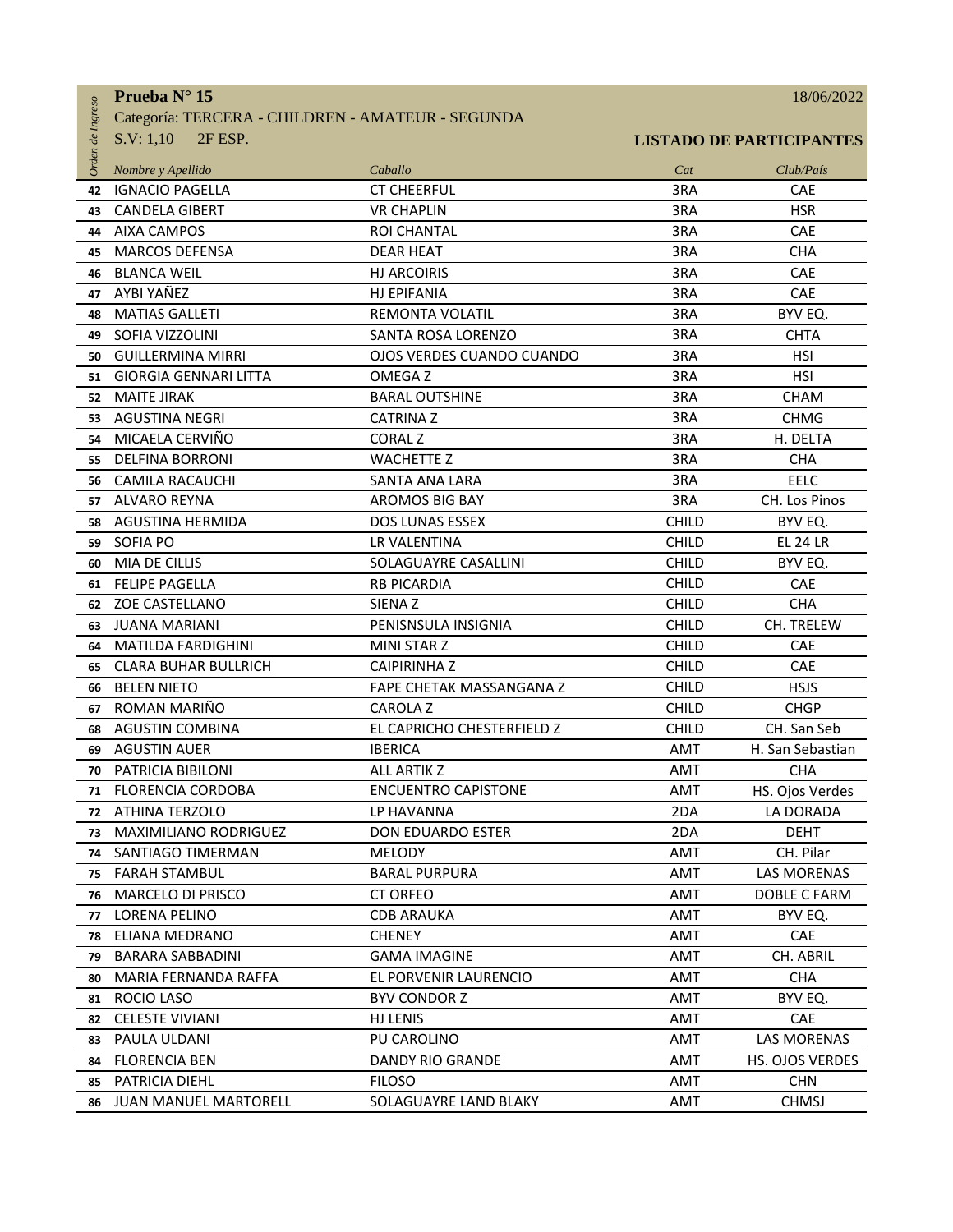| Ingreso  | Prueba Nº 15<br>Categoría: TERCERA - CHILDREN - AMATEUR - SEGUNDA |                            |     | 18/06/2022                      |
|----------|-------------------------------------------------------------------|----------------------------|-----|---------------------------------|
| Orden de | 2F ESP.<br>S.V: 1,10                                              |                            |     | <b>LISTADO DE PARTICIPANTES</b> |
|          | Nombre y Apellido                                                 | Caballo                    | Cat | Club/País                       |
| 87       | SILVANA BLANCHET                                                  | OV CATALUNYA               | AMT | <b>ESEE</b>                     |
| 88       | CLAUDIA AMOROSO                                                   | LAS CLARITAS ALEGRA Z      | AMT | <b>CHA</b>                      |
| 89       | RAMIRO CORDOBA                                                    | <b>OJOS VERDES CALYTO</b>  | AMT | HS. Ojos Verdes                 |
| 90       | <b>FLORENCIA CORDOBA</b>                                          | <b>OJOS VERDES CASINO</b>  | AMT | HS. Ojos Verdes                 |
| 91       | PATRICIA BIBILONI                                                 | DOBLE L CAPILLA SIXTINA    | AMT | <b>CHA</b>                      |
| 92       | <b>MALENA PEREZ</b>                                               | <b>COLINA MIMOSA</b>       | 2DA | <b>ZRRC</b>                     |
| 93       | ALEJANDRO ZURITA                                                  | <b>CORNELIUS Z</b>         | 2DA | <b>EL 24 LR</b>                 |
| 94       | <b>AUGUSTO TERCEROS</b>                                           | <b>TANAT</b>               | 2DA | E. FIDEI                        |
| 95       | <b>CANDELA SCHAFFER</b>                                           | LV CHARLESTON              | 2DA | <b>EHT</b>                      |
| 96       | <b>VALENTINA CUTULI</b>                                           | <b>JC CONSUL</b>           | 2DA | E. FIDEI                        |
| 97       | <b>ANTONELLA PETRUCCI</b>                                         | <b>STAKKATA</b>            | 2DA | <b>SJV</b>                      |
| 98       | <b>AGUSTINA ONAINTY</b>                                           | <b>TATABRA GATE KEEPER</b> | 2DA | <b>EHT</b>                      |
| 99       | <b>MARIEL QUINTANA</b>                                            | <b>PUERTAS CASS</b>        | 2DA | <b>LAS MORENAS</b>              |
| 100      | MIA ROMERO PELUFFO                                                | ROMANTIC Z                 | 2DA | E. FIDEI                        |
| 101      | <b>MAXIMILIANO RODRIGUEZ</b>                                      | DON EDUARDO CARMIN         | 2DA | <b>DEHT</b>                     |
|          | 102 ATHINA TERZOLO                                                | DOÑA MIA Z                 | 2DA | LA DORADA                       |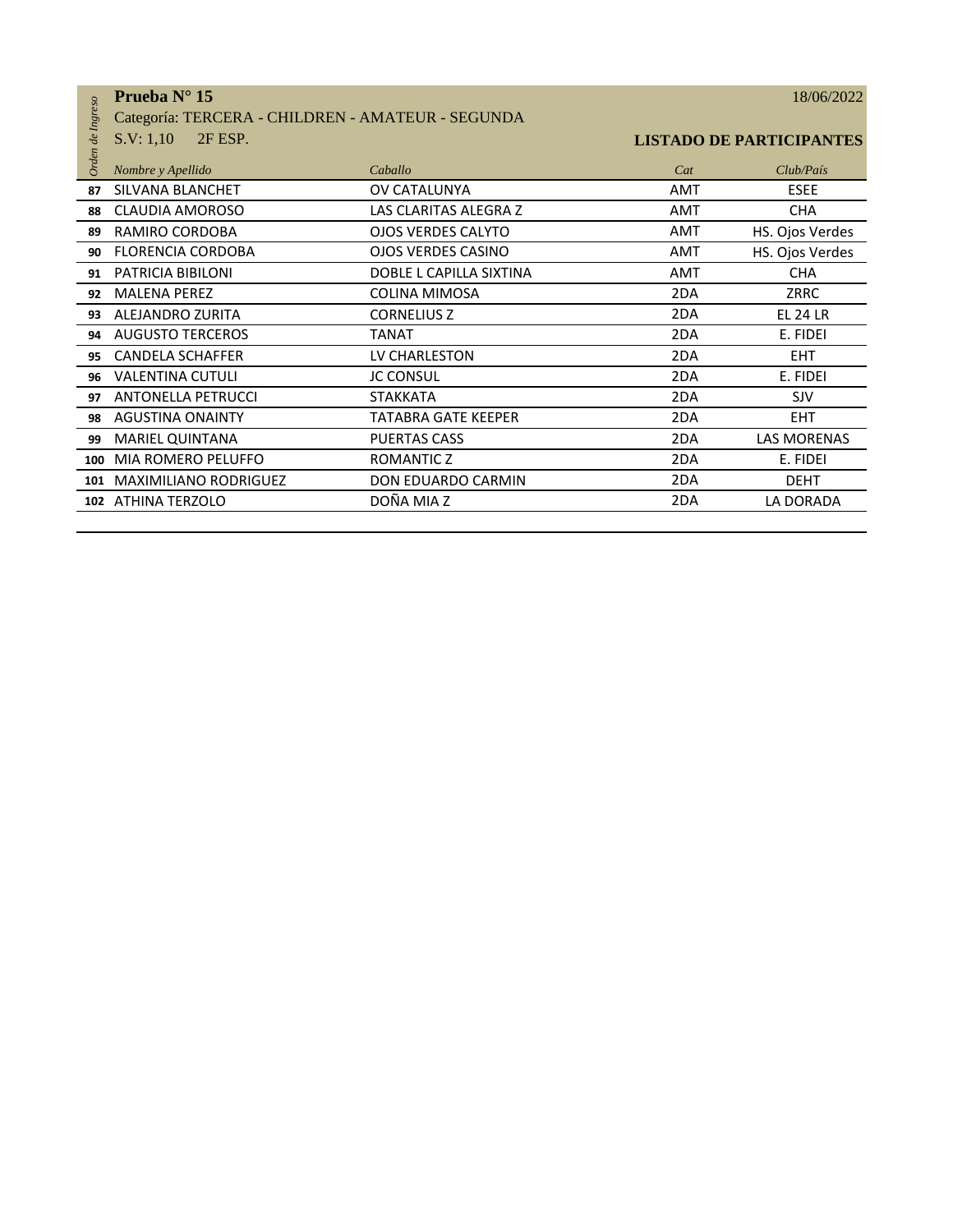



|                  | Prueba Nº 16                                      |                                 |              | 18/06/2022                      |
|------------------|---------------------------------------------------|---------------------------------|--------------|---------------------------------|
|                  | Categoría: TERCERA - CHILDREN - AMATEUR - SEGUNDA |                                 |              |                                 |
| Orden de Ingreso | 2F ESP.<br>S.V: 1,20                              |                                 |              | <b>LISTADO DE PARTICIPANTES</b> |
|                  |                                                   | Caballo                         | Cat          | Club/País                       |
| $\mathbf{1}$     | Nombre y Apellido<br>NICOLAS JEANNOT              | <b>USUHAIA Z</b>                | 3RA          | QE.La Escondida                 |
| $\mathbf{2}$     | <b>GINA TOFONI</b>                                | <b>DOS LUNAS HISPANICO</b>      | 3RA          | <b>EHT</b>                      |
| 3                | FELICITAS RODRIGUEZ LEMME                         | FD NEO                          | 3RA          | <b>ESEE</b>                     |
| 4                | AYBI YAÑEZ                                        | <b>HJ EPIFANIA</b>              | 3RA          | <b>CAE</b>                      |
| 5                | <b>ROCIO COHRS</b>                                | <b>WHI INFINITO</b>             | 3RA          | <b>LLCC</b>                     |
| 6                | ROBERTA SANCHEZ RIZZI                             | CALINNAN Z                      | 3RA          | E. FIDEI                        |
| $\overline{7}$   | SANTINO MAGNASCO                                  | SAN ANDRES BEDUINO              | 3RA          | <b>CHP</b>                      |
| 8                | <b>GIORGIA GENNARI LITTA</b>                      | OMEGA Z                         | 3RA          | HSI                             |
| 9                | <b>CANDELA GIBERT</b>                             | <b>VR CHAPLIN</b>               | 3RA          | <b>HSR</b>                      |
|                  | 10 EUGENIA RUIZ DIAZ                              | <b>GOLD HUNTER</b>              | 3RA          | <b>CHA</b>                      |
| 11               | MARTINA MARIÑO                                    | YDALINA QUITTO                  | 3RA          | <b>CHGP</b>                     |
|                  | 12 BAUTISTA MONES RUIZ                            | <b>BARAL QUARRIER</b>           | 3RA          | <b>HSR</b>                      |
| 13               | LUCIA BENNASAR                                    | <b>DOLLAR BLUE</b>              | 3RA          | <b>CHMG</b>                     |
| 14               | <b>VALENTINA RIPOLL</b>                           | <b>TATABRA ARTANI</b>           | 3RA          | SJV                             |
| 15               | <b>MERCEDES PERETTO</b>                           | EL MILAGRO ATHLETIC             | 3RA          | BYV EQ.                         |
|                  | 16 ALDANA FORNS                                   | DECAR GAMA Z                    | 3RA          | <b>CHN</b>                      |
| 17               | ROCIO VOIEZKI                                     | V.O HEAVENLY PLEASURE           | 3RA          | BYV EQ.                         |
| 18               | <b>AIXA CAMPOS</b>                                | <b>ROI CHANTAL</b>              | 3RA          | <b>CAE</b>                      |
| 19               | <b>CAMILA RACAUCHI</b>                            | SANTA ANA LARA                  | 3RA          | EELC                            |
| 20               | ANDREA PUJADAS                                    | PUERTAS MESYARADO               | 3RA          | <b>SJV</b>                      |
|                  | 21 LUCIA INSAURRALDE                              | <b>DOLCE CHRISTO</b>            | 3RA          | ZRRC                            |
| 22               | NICOLAS JEANNOT                                   | UMA Z                           | 3RA          | QE.La Escondida                 |
| 23               | <b>BELEN NIETO</b>                                | <b>FAPE CHETAK MASSANGANA Z</b> | CHILD        | <b>HSJS</b>                     |
| 24               | MIA DE CILLIS                                     | SOLAGUAYRE CASALLINI            | <b>CHILD</b> | BYV EQ.                         |
|                  | 25 FELIPE PAGELLA                                 | <b>RB PICARDIA</b>              | <b>CHILD</b> | CAE                             |
| 26               | SILVANA BLANCHET                                  | OV CATALUNYA                    | AMT          | <b>ESEE</b>                     |
| 27               | ELIANA MEDRANO                                    | <b>CHENEY</b>                   | AMT          | CAE                             |
| 28               | RAMIRO CORDOBA                                    | <b>OJOS VERDES CALYTO</b>       | AMT          | HS. Ojos Verdes                 |
|                  | 29 AGUSTINA ONAINTY                               | <b>TATABRA GATE KEEPER</b>      | 2DA          | <b>EHT</b>                      |
| 30               | MARTINA MASSARO                                   | RIO BRAVO CHULO Z               | 2DA          | ESEE                            |
| 31               | <b>JUAN MANUEL MARTORELL</b>                      | SOLAGUAYRE LAND BLAKY           | AMT          | <b>CHMSJ</b>                    |
| 32               | LORENA PELINO                                     | <b>CDB ARAUKA</b>               | AMT          | BYV EQ.                         |
| 33               | ROCIO LASO                                        | BYV CONDOR Z                    | AMT          | BYV EQ.                         |
| 34               | <b>JULIO HERMIDA</b>                              | LC SALUDABLE                    | AMT          | BYV EQ.                         |
| 35               | <b>MARCOS CORDOBA</b>                             | <b>OJOS VERDES COLBERT</b>      | AMT          | HS. Ojos Verdes                 |
| 36               | MARIELA MORALES                                   | <b>BARAL TANAGRA</b>            | AMT          | <b>EHT</b>                      |
| 37               | <b>AGUSTIN AUER</b>                               | <b>IBERICA</b>                  | AMT          | H. San Sebastian                |
| 38               | <b>GABRIEL FRETES</b>                             | LH TANA MAURA                   | AMT          | <b>CHA</b>                      |
| 39               | PATRICIA DIEHL                                    | <b>FILOSO</b>                   | AMT          | <b>CHN</b>                      |
| 40               | <b>ANTONELLA PETRUCCI</b>                         | <b>STAKKATA</b>                 | 2DA          | <b>SJV</b>                      |
| 41               | JUANA RUIZ OCAMPO                                 | LAS VIZCACHAS CLARITA           | 2DA          | <b>CHA</b>                      |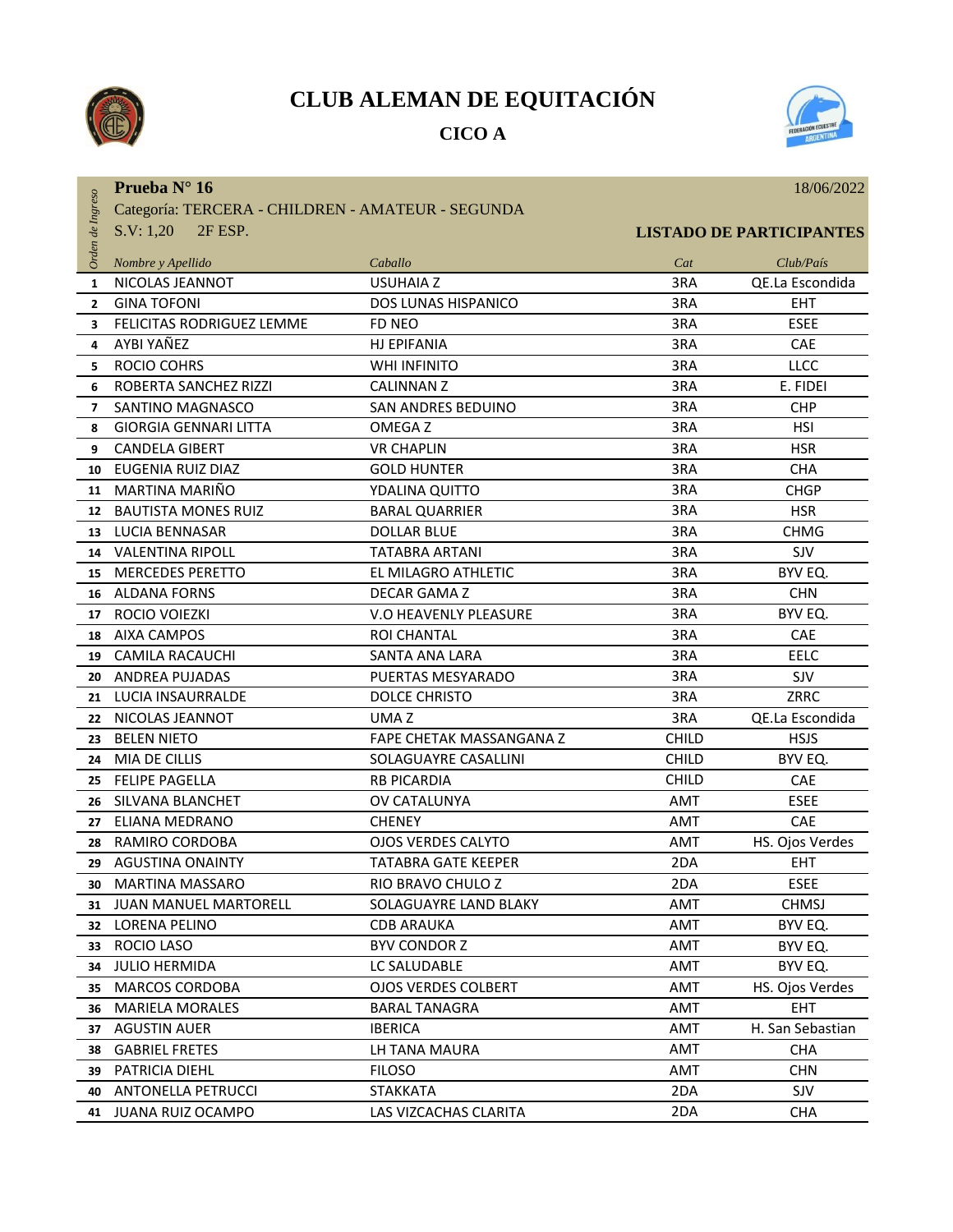| <b>Prueba N° 16</b> | 18/06/2022 |
|---------------------|------------|
|                     |            |

#### Categoría: TERCERA - CHILDREN - AMATEUR - SEGUNDA

#### S.V: 1,20 2F ESP. **LISTADO DE PARTICIPANTES**

|                  | TIULDAIN TO<br>10/00/2022<br>Categoría: TERCERA - CHILDREN - AMATEUR - SEGUNDA |                                  |     |                                 |
|------------------|--------------------------------------------------------------------------------|----------------------------------|-----|---------------------------------|
|                  |                                                                                |                                  |     |                                 |
| Orden de Ingreso | 2F ESP.<br>S.V: 1,20                                                           |                                  |     | <b>LISTADO DE PARTICIPANTES</b> |
|                  | Nombre y Apellido                                                              | Caballo                          | Cat | Club/País                       |
|                  | 42 GUILLERMO VILLAFAÑE                                                         | <b>GAMA CAPOEIRA</b>             | 2DA | CAE                             |
| 43               | <b>DELFINA GRILLO</b>                                                          | <b>FARO GAMBINO</b>              | 2DA | HS. SOLAG                       |
| 44               | <b>AUGUSTO TERCEROS</b>                                                        | <b>TANAT</b>                     | 2DA | E. FIDEI                        |
| 45               | RAMIRO CORDOBA                                                                 | <b>OJOS VERDES CHILLI PEPPER</b> | AMT | HS. Ojos Verdes                 |
| 46               | <b>ELIANA MEDRANO</b>                                                          | <b>COCCINELLE</b>                | AMT | CAE                             |
| 47               | <b>FRANCESCO URTUBEY</b>                                                       | SANTA ROSA CLINT EASWOOD         | 2DA | <b>LOS CERROS</b>               |
| 48               | <b>DENISE MULHALL</b>                                                          | <b>OHLALA</b>                    | 2DA | <b>ERZ</b>                      |
| 49               | <b>LAUTARO BORSOTTI</b>                                                        | <b>ELITE LENON</b>               | 2DA | JC.Rafaela                      |
| 50               | <b>VALENTINA CUTULI</b>                                                        | <b>JC CONSUL</b>                 | 2DA | E. FIDEI                        |
|                  | 51 CANDELA SCHAFFER                                                            | LV CHARLESTON                    | 2DA | <b>EHT</b>                      |
| 52               | <b>MAXIMILIANO RODRIGUEZ</b>                                                   | DON EDUARDO YELLOW STAR          | 2DA | <b>DEHT</b>                     |
|                  | 53 ATHINA TERZOLO                                                              | LP ROSAMUNDA                     | 2DA | LA DORADA                       |
| 54               | <b>HERNAN ELISSALDE</b>                                                        | PENINSULA INDIA                  | 2DA | <b>HS. PENINSULA</b>            |
| 55 -             | <b>MIA ROMERO PELUFFO</b>                                                      | <b>ROMANTIC Z</b>                | 2DA | E. FIDEI                        |
|                  | 56 AGUSTINA LIS                                                                | <b>BIENVENIDA CLIDE</b>          | 2DA | CH. El Origen                   |
| 57               | <b>MARIEL QUINTANA</b>                                                         | <b>PUERTAS CASS</b>              | 2DA | <b>LAS MORENAS</b>              |
| 58               | <b>MALENA PEREZ</b>                                                            | <b>COLINA MIMOSA</b>             | 2DA | <b>ZRRC</b>                     |
| 59               | <b>AGUSTIN CHECHIC</b>                                                         | <b>SAN ANDRES CHECA</b>          | 2DA | <b>CCHCC</b>                    |
|                  | 60 ALEJANDRO ZURITA                                                            | <b>CORNELIUS Z</b>               | 2DA | <b>EL 24 LR</b>                 |
| 61               | <b>MARIA DOLORES ROSAUER</b>                                                   | <b>CANDIL YOCASTA</b>            | 2DA | <b>CAE</b>                      |
|                  | 62 FLORENCIA IÑARREA                                                           | <b>HJ ASPEN</b>                  | 2DA | <b>EL 24 LR</b>                 |
| 63               | <b>SOFIA CHEVALIER</b>                                                         | <b>WINKA</b>                     | 2DA | EL ENUSEÑO                      |
| 64               | <b>JULIA CORDERO</b>                                                           | <b>FE BRANCA</b>                 | 2DA | <b>CHA</b>                      |
|                  | 65 AGUSTINA ONAINTY                                                            | SANTA FE LANCELOT                | 2DA | <b>EHT</b>                      |
| 66               | <b>MARTINA MASSARO</b>                                                         | SANTA ANA CHEMA                  | 2DA | <b>ESEE</b>                     |